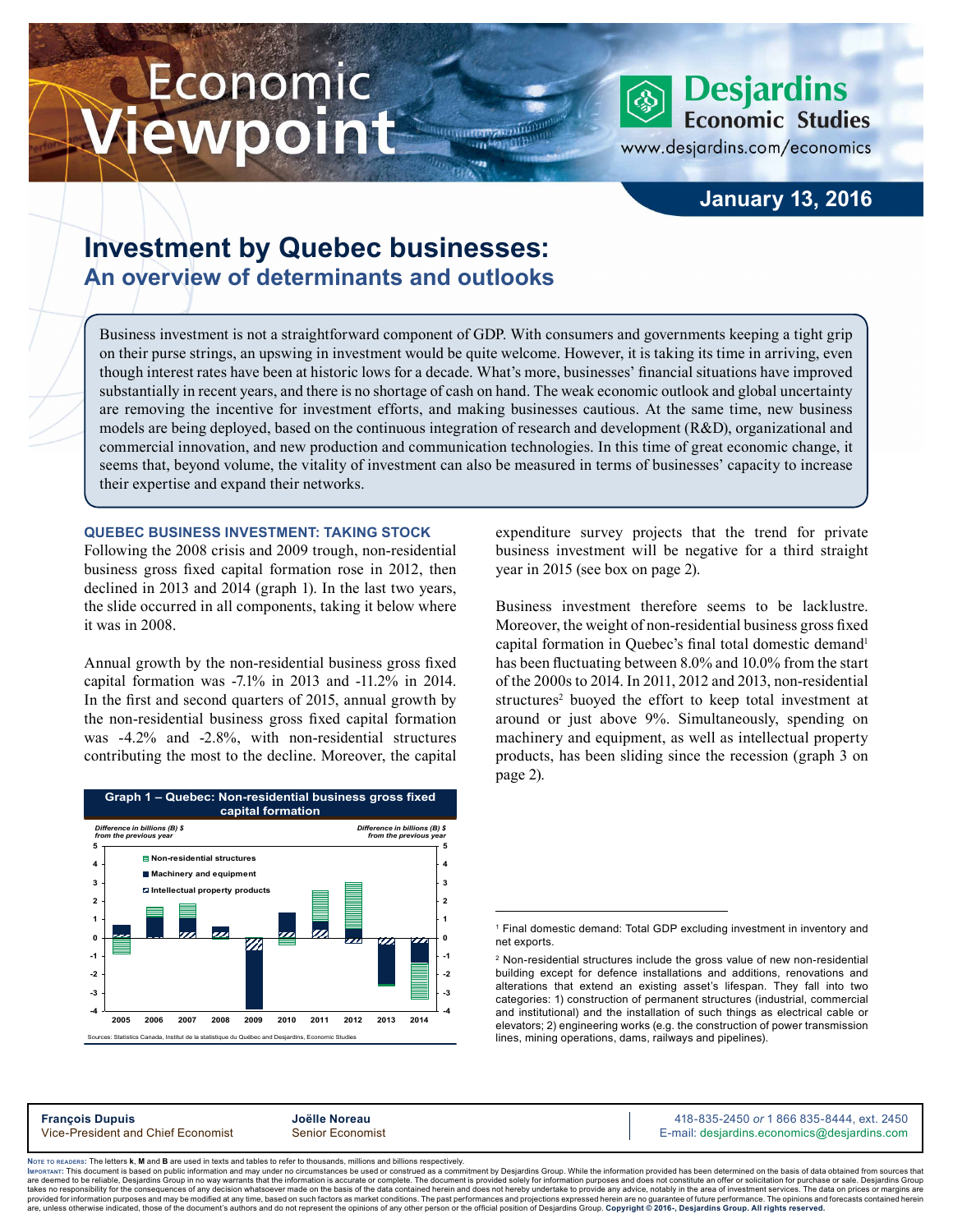

#### **BOX**

#### **THE OUTLOOK FOR PRIVATE BUSINESS INVESTMENT IS NEGATIVE IN 2015**

For Quebec, the capital expenditure survey projects annual growth of 3% for 2015, following declines of 5% in 2013 and in 2014. While the promised upswing is encouraging, it will mainly result from investment by public administrations (+8%), while growth by private sector investment should remain negative in 2015 (-2%, following slides of -8% in 2013 and -10% in 2014) (graph 2). The survey also shows that the 1 billion dollar gain in capital expenditures forecast for 2015 will mainly come from construction (with a share of 63%). The increase in spending on machinery and tools (+365 million dollars in 2015, or 37%) will not be enough to make up for the contraction accumulated in previous years (-4.5 billion dollars from 2007 to 2014).



#### **OVERVIEW OF INVESTMENT'S MAIN DETERMINANTS: WEAK DEMAND AND CONFIDENCE**

Demand is one of the leading factors in investment. For Canada, the outlooks final consumption expediture and exports are fairly weak. The data on annual growth also shows that this degree of anaemia has not been seen for about two decades. In Canada, final consumption expenditure growth (quarterly annual change from one quarter compared with the corresponding quarter of the previous year) has not exceeded 2.4% since the first quarter of 2011, and has stayed below that level since then. Since 2013, weak consumption growth has been followed by near stagnation by investment (graph 4).

On the other hand, in terms of U.S. demand, the prospects for Canada are improving. The data in fact shows an increase in U.S. demand in most export industries, as the weak loonie has improved Canada's competitiveness. Since 2010, total exports have been on the rise following



**Graph 4 – Canada: GDP in terms of expenditures, consumption expenditures and business gross fixed capital formation**





da and Desjardins, Eco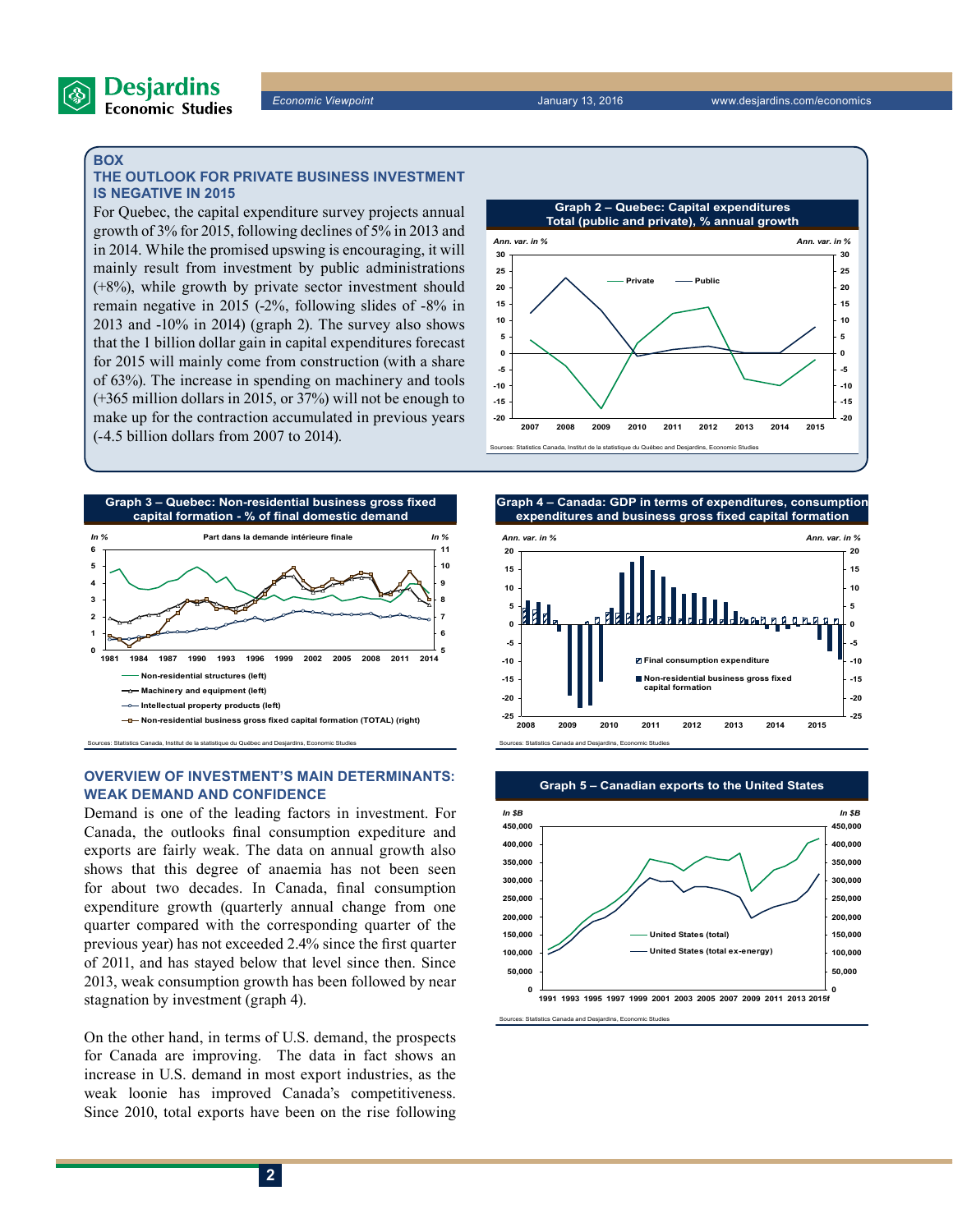

*Economic Viewpoint* January 13, 2016 www.desjardins.com/economics



the recession (graph 5). If we look at Canadian exports to the United States excluding the energy component (fossil fuels and electricity)<sup>3</sup>, we see that there was a decline in the early 2000s; the recovery that started in 2010 has still not managed a return to the peak reached in 2000. The upswing is quite recent. The question is whether the trend will hold and, if so, for how long.

In the last decade, Canadian business confidence has hardly edged above where it was in 2002 and has also been very unstable in comparison with the curves recorded in the 1980s and 1990s (graph 6). Although, in the past, business confidence could experience long upswings, it seems the uncertainty that has characterized the global economy over the last 15 years has left businesses permanently cautious, with a direct impact on their propensity to invest.



Also, this scepticism can be based on broader perspectives: the IMF's economic projections through to 2020 do not conclude that the global economy will decline, but point to a clear lack of vitality. In 2015, global growth will be just 3%, and then only rise very slowly to 4% in 2020. Moreover, trade in goods and services will tend to stagnate. Also according to the IMF, economic growth by G7 nations will not beat the 2% mark before 2020. As well, investment by G7 nations should advance into 2020, but too slowly to reach the pre-2007 level (graph 7), prior to the financial crisis.

The production capacity utilization rate, one of the factors in investment, will not help improve the outlook either: from 1987 to 2015, the average production capacity utilization rate was 82.5%, cresting to 87.6% in Q1 of 1998.



The industrial capacity utilization rate tumbled to 71.6% in 2009, and has returned to, but not really exceeded its historic average (82.0% in Q3 of 2015).<sup>4</sup>

In this kind of context, it is difficult for business to contemplate taking a risk on new investment projects. Moreover, accelerating globalization has exacerbated international competition, throwing a monkey wrench into the usual markets of various economies, all of which are engaged in tweaking their competitive positions. This long, delicate transition may be responsible for the relative softness of investment by Canadian and Quebec business.

Businesses' hesitancy could also explain the emphasis they have been placing on improving their financial situations in recent years. In 2010, the net earnings of Canadian non-financial businesses hit record levels<sup>5</sup>. In the last five years, the profit margins of non-financial businesses have oscillated between 7% and 8%, which is fairly high in comparison with the historic data. This occurred in tandem with a major drop in their debt ratios, particularly since the 2008 crisis (graph 8 on page 4). At a press conference following a speech delivered in August, 2012 and covered by the media, then Bank of Canada Governor Mark Carney remarked on the substantial liquidity held by Canadian businesses and what he would like to see them do with it.<sup>6</sup>

<sup>3</sup> Using Statistics Canada's nomenclature: HS-2709 - Petroleum oils and oils obtained from bituminous materials, crude; HS-2710 - Petroleum oils and oils obtained from bituminous materials other than crude; HS-2711 - Petroleum gases and other gaseous hydrocarbons; HS-2716 - Electrical energy.

<sup>4</sup> "A prolonged period of deteriorating competitiveness, punctuated by the Great Recession, led to the destruction of many firms and depressed business investment outside the energy sector, resulting in significantly reduced capacity in the non-resource sector." Bank of Canada, *Monetary Policy Report*, October 2015, p. 23.

<sup>5</sup> Businesses' profit margins averaged 4.8 in the 1990s, 6.2 in the 2000s, and 7.2 since the start of 2010 (source: Statistics Canada, Cansim 187-0002).

<sup>6</sup> Financial Post, August 22, 2012, "*Stop sitting on your cash piles, Carney tells Corporate Canada*." http://business.financialpost.com/executive/ dont-blame-the-loonie-for-weak-exports-carney-tells-caw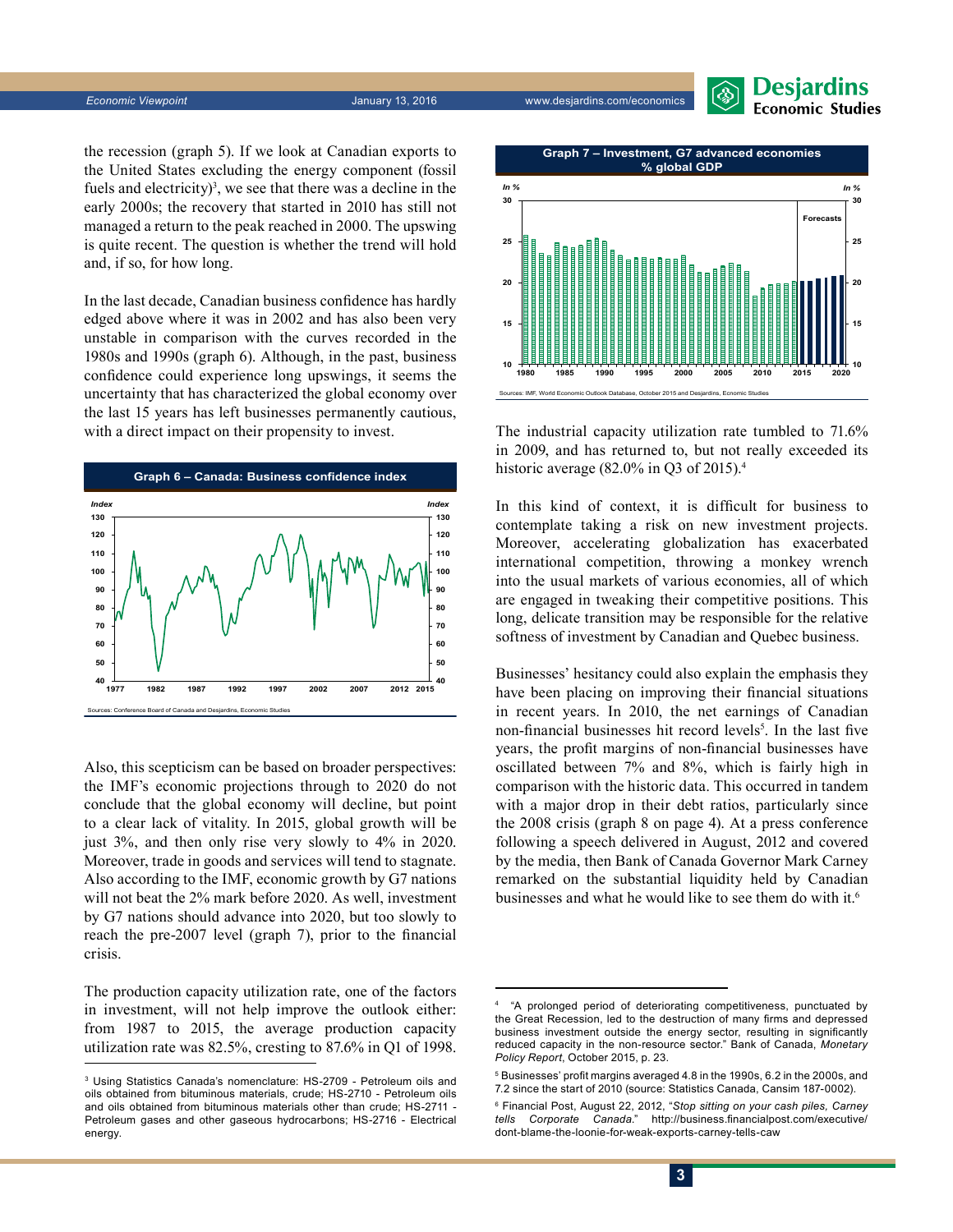

*Economic Viewpoint* January 13, 2016 www.desjardins.com/economics



That being said, the latest GDP data indicates that annual growth by private sector net operating surpluses has been coming down since 2013. The trends are similar for Quebec (they lag behind, but look the same graphically, see graph 9); the correlation between profit and investment suggests that 2015 will not see a real rebound by the non-residential business gross fixed capital formation. The data indicates growth by the non-residential business gross fixed capital formation in 2010, 2011 and 2012, with declines in 2013 and 2014, consistent with growth by net operating surpluses.



The overall improvement to businesses' financial numbers does not guarantee that investment will improve. Weak demand could reduce profitability. More fundamentally, in the early 2000s, Canadian businesses faced a breakdown in competitiveness against the United States, primarily as a result of the loonie's rise. This was followed by a technological acceleration and increase in global competition, which quickly spotlighted the importance of focusing on R&D and innovation.

How can we assess the vitality of investment when performance is increasingly being measured in terms of expertise? How can we measure profitability when we increasingly have to look at it over the long range? What criteria can businesses use to guide their investment strategy when they are having growing difficulty standing out in the context of intense competition and constantly changing markets? In terms of one economy, investment vitality is no longer solely measured in terms of volume. It is also primarily measured in terms of the technological and strategic expansion of productive capacity. Beyond equipment, today, economic potential is primarily determined by investment in intangible capital. The challenge of defining all the indicators remains, but growth by R&D data is still "indispensable" to competitiveness.

### **R&D SPENDING HAS LOST MOMENTUM IN RECENT YEARS**

The latest data on R&D spending gives pause for thought. The data shows that:

- Business intramural expenditure on research and development<sup>7</sup> as a percentage of GDP has tended to decline in Quebec, going from a rate of 1.7% in 2006 to 1.3% in 2013.
- From 2006 to 2013, the value of business intramural expenditure on research and development stagnated at around an average of 4.8 billion dollars, while the R&D workforce clearly declined, falling from 58,000 to 42,000 full-time equivalent jobs from 2008 to 2013.
- Business gross fixed capital formation in intellectual property products fell from 7.2 billion dollars in 2011 to 6.4 billion dollars in 2014. Moreover, the weight of intellectual property products in total non-residential business gross fixed capital formation has been stagnant since 2004 (average 23%).
- In 2011, a total of 138 inventions were patented per billion dollars of intramural R&D expenditure in Quebec, compared with 238 in Ontario.

While these numbers<sup>8</sup> only provide a partial picture of the investment in intangible capital, they show that the momentum needed to strengthen competitiveness is missing. The decline that has characterized manufacturing in recent years is largely responsible for the drop in R&D expenditures, and this sector's weight is usually above 50% in Quebec.

<sup>7</sup> "Intramural expenditures: Expenditures for R&D work performed within the reporting company, including work financed by others." Source: Statistics Canada, *Industrial Research and Development: Intentions*. Technical note 1: Data quality, concepts and methodology: Survey methodology. Catalogue No. 88-202-x, 2015.

<sup>8</sup> Source: Statistics Canada, Institut de la statistique du Québec